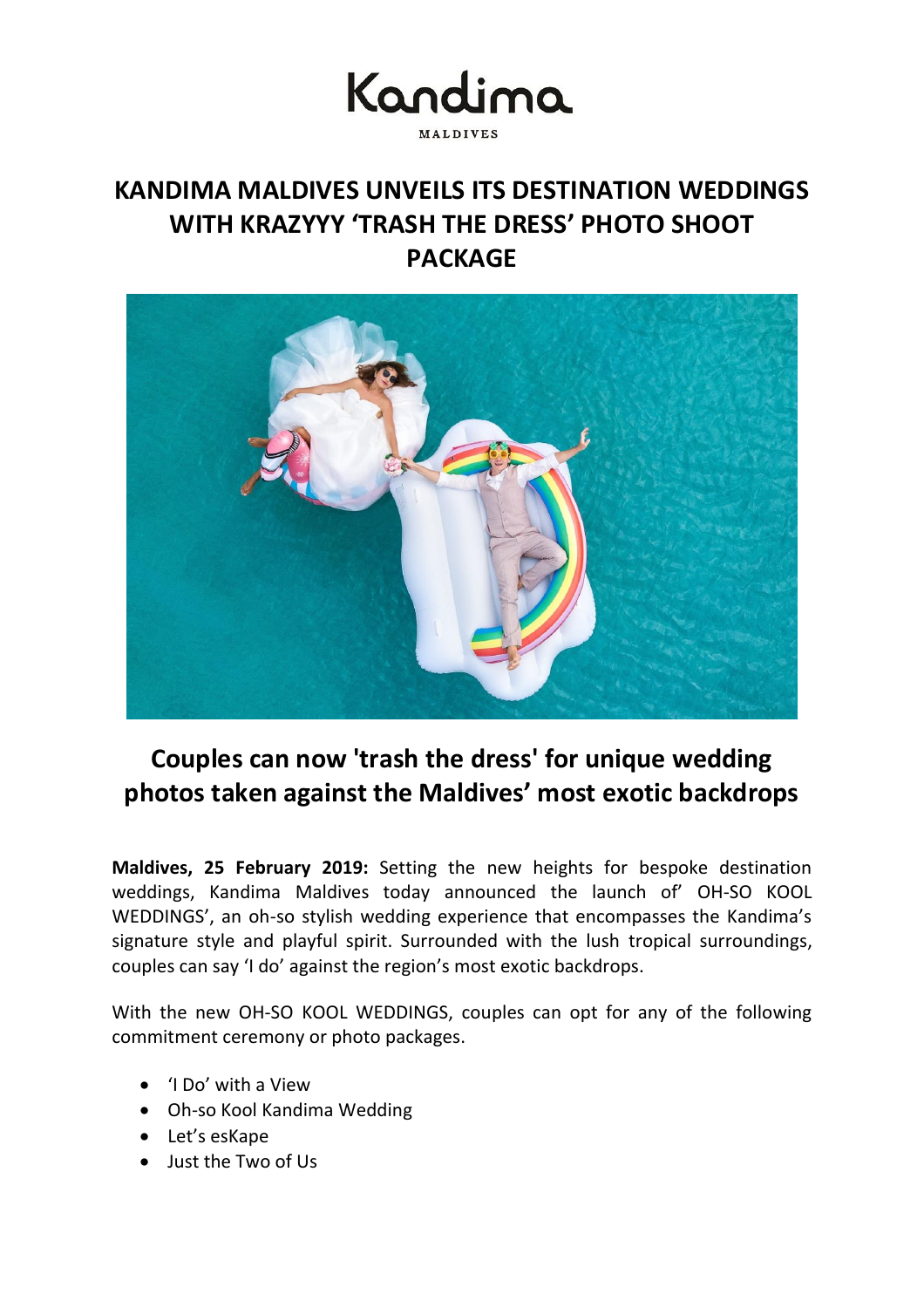Kandir

• Let's Go Krazy & Trash That Dress

Now that the wedding is over, you have two choices of what to do with the dress. You can suffocate it in a plastic bag and hope that your daughter will want to wear it in 25 years, or you can put it back on and have some fun during the oh-so exciting *Let's Go Krazy & Trash That Dress* photo shooting at Kandima Maldives.

### **Do you have to really trash it?**

Of course not! *Let's Go Krazy & Trash That Dress* is just a fun session to do when you have a lot of time on your hands or an experience you wouldn't dare go for on the day of the wedding. Sure, you can get a little risky with it, like jumping off the jetty, going parasailing, riding a jet ski or running down the three-kilometre beach since the fear of getting it wet or dirty is over!

Make a statement and go totally krazy on this fun-packed tropical island experience! Our in-house photographers will take care of it all! *Let's Go Krazy & Trash That Dress* photo session will certainly add a little spice to your classic wedding photo collection.

### **How much does it cost & what's included?**

- What's included in this super Kool deal?
- Wedding bouquet for Her and buttonhole for Him
- A bottle of Champagne
- 3-hour cocktail session by the Breeze Pool Bar
- 30-min spa massage for two
- Two outfits each for our Oh-so Stylish female and super Kool male! (one set from our SNAP studio and one of your own)
- One make-over, plus one touch-up and one hair styles for her
- One make-over and one hair style for him
- Up to 150 professional photographs on a USB to take home
- 20 edited photos
- One photo slideshow saved as a video
- Hair and make-up package

Price: US\$ 1500++ per couple

#### **Oh-so Kool locations**

Kandima Maldives presents an array of customised backdrops for a wedding or commitment ceremony that reflects couple's most demanding wishes in exotically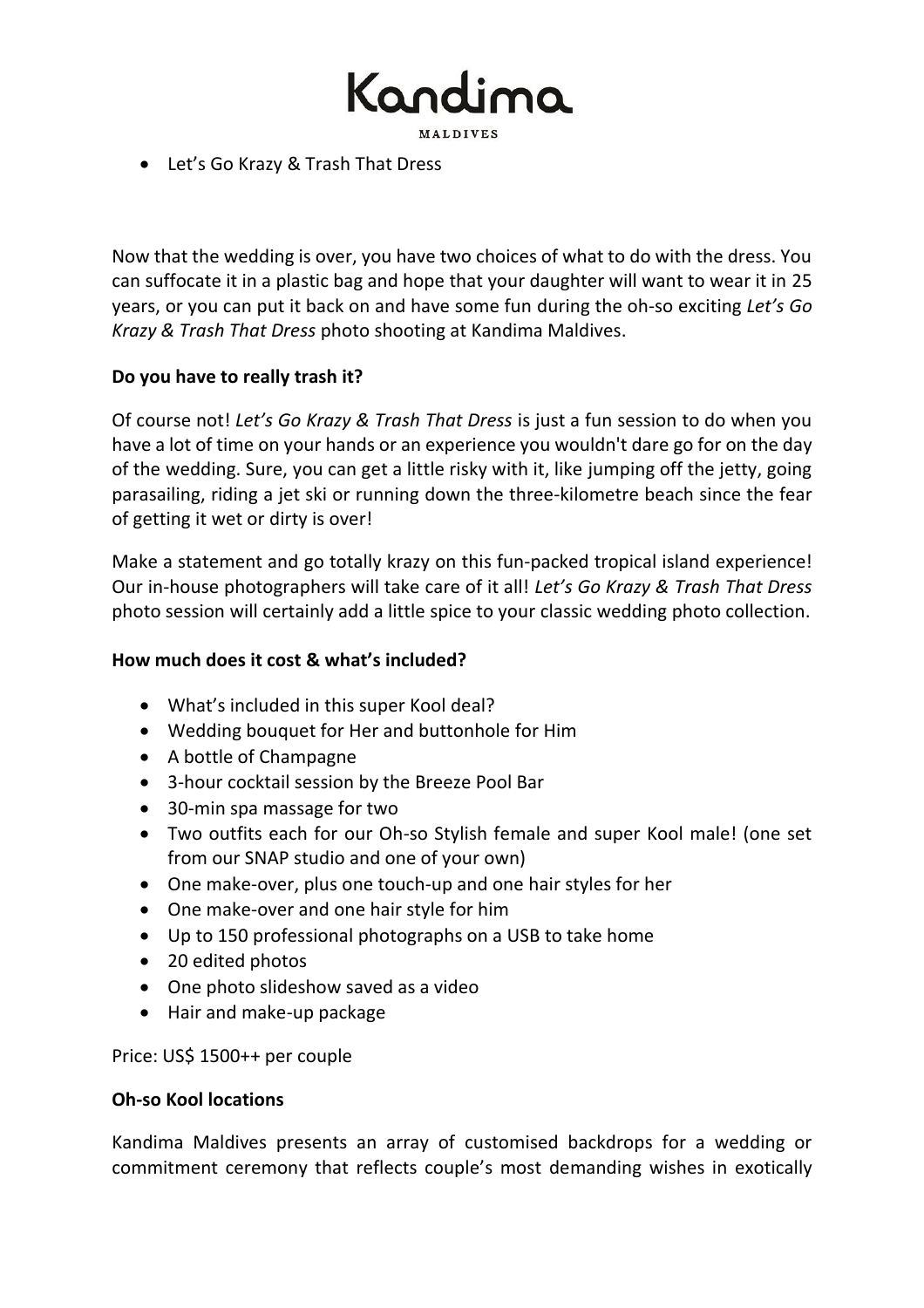

styled spaces. At the resort, couples can celebrate their love on a floating platform, a few meters under the sparkling blue waters of the Indian Ocean, surrounded by

thousands of colouful exotic fish and corals; on the pristine beach, tropical sandbank or a deserted island located just next door.

Other event spaces include:

- Beach Club
- Breeze Pool Bar beach
- At the tip of Kandima island
- Coconut grove

#### **Bringing your tribe along?**

If you are looking for a tropical wedding full of friends and family members, bring them along! Are you worried that your wedding may come with a huge price tag too? Worry no more! Our personalised Group Wedding Packages are a great way to make sure all your wedding tribe gets to share your special day with two of you. At Kandima Maldives the bigger the party, the greater the perks because the more people you bring, the more fabulous the price gets!

Couple wedding packages start from US\$ 1500++

Wedding package for a group of 250 people starts from US\$ 180++ per person and above.

For more information and prices, please visit [kandima.com](http://kandima.com/index.php/en/weddings) or contact our wedding planners by phone +960 676 0077, email [mykindofplace@kandima.com](mailto:mykindofplace@kandima.com).

Staytuned by following Kandima Maldives on **O O O O O O O O** 

**-Ends-**

#### **About Kandima Maldives**

This new game-changing resort is an affordable lifestyle destination. Kandima Maldives is smart, playful, rooted and responsible. This 2,7-mile resort is a place with an authentic Maldivian soul. It is all about genuine hospitality with a human touch and innovative solutions that make use of the latest technology. Kandima Maldives is under the new hospitality group Pulse Hotels & Resorts, and caters for guests of all ages: families, couples, groups of friends